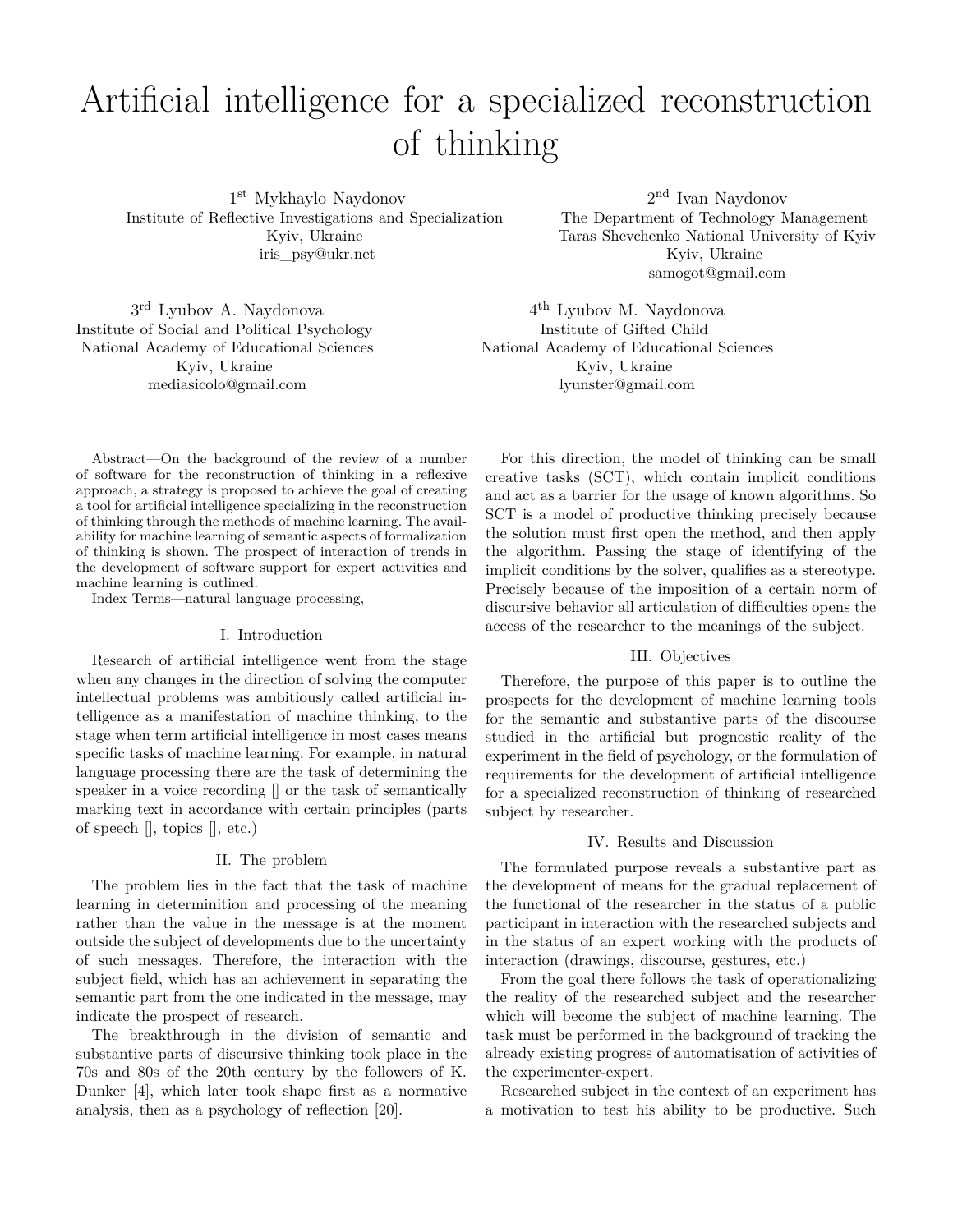motivation often is a derivative of the motivation for achievements. The artificial reality of thinking in a voice is usually destroyed by a participant, in the way of silent thinking, despite the presence of instructions [\[1](#page-2-0), 178].

Modification of the experiment as a group [\[2](#page-2-1)], where deployed communication is a necessity, while the group decision is not only a "decorating" factor, but also creates a really more precise model of thinking because of its principally dialogic nature [\[3](#page-2-2)], leds to more natural fealing of the situation.

In addition, the thinking of a person is always simultaneously autonomous and conscious, that is, operates with the knowledge of the tribe (leader). Both conditions are caused by different contexts. Subordination is defined by the meaning of co-operation as a derivative of resource constraints, and autonomy from the cognitive path determined by anatomy and physiology [\[4](#page-2-3)]. Both contexts in thought serve as a resource for each other.

Consequently, the purpose of the development of machine learning tools for semantic and content parts of discourse at this stage is also added to the third type - resource discourse.

The description of the actions studied in the context of the experiment due to the reality of the resource, is possible, only through the introduction of regulated participation of the researcher (in the arena of the consciousness of the researcher), which consists of: giving instructions and tasks, adopting a coherent solution, situational regulations ("decide in a voice"; "only joint decisions are taken", "the solution is not accurate", "decide further") and one direct answer "problem has a solution" in the case of such a question.

The arena of the researcher's actions is wider than that available in the observations of the researched subject and has a detailed description [\[5](#page-2-4), 118–120], [[4](#page-2-3), 149–150].

Usually such stages as the idea of research (a certain problem area), the preparation of stimulating material is not relevant to automation.

At the same time 1) the organization of the studied groups; 2) support of the group decision process; 3) transformation of the product of the activity of the researched subjects in the protocol (text) of the event; 4) dismemberment of the flow of the reality of languagethought into separate conceptual constructs; 5) translation of expert data into indicators; 6) analysis and interpretation of the indicators are available to varying degrees of potential for automation.

In this case, the algorithms for coordinating the procedures and results of the actions of experts (the aspect of qualifying admission to the fourth stage) in the implementation of artificial intelligence provides not only an increase in labor productivity, but also benefits from avoiding the effect of a fundamental attribution error [21]. At the same time, the requirements for the accuracy of the criteria for machine learning must be evidentiary in order to avoid and reverse the benefits. If the data used for training were attributed with errors, then the resulting model can give answers with a certain bias, which will negatively affect the expert (operator) of the system ("the machine knows better").

The given estimations of the possibility of creating artificial intelligence for the automation of individual stages were realized on the background of the current advancement of the transfer of the functional of the researcher and expert to the computer. [\[6](#page-2-5)]–[[13\]](#page-2-6) The logic of this transfer corresponded, on the one hand, to the most laborious computational processes [[7\]](#page-2-7)–[\[11](#page-2-8)], on the other hand, - optimization of the work of the researcher [[12\]](#page-2-9), [\[13](#page-2-6)]. The calculation programs first exhausted the nominations of all possible calculations, and then opened the prospects of solutions that without a computer could not have occurred in principle, within the capabilities of the investigator's operations. It is these decisions that include the dynamics of the thinking process [\[7](#page-2-7)]. They represent the picture of the solution and from the point of view of the mutual arrangement of the senses, meanings and resources, but also helped to discover trends in the understanding of thinking, which gave rise to new ideas about mechanisms such as the discharge of sensory tissue, reverse subjective reconstruction, etc. [\[4](#page-2-3), 123].

The development of software tools for optimizing the work of the researcher was primarily due to the large load of the cognitive system due to the need to classify the discourse by a large number of conceptual indicators (80 finite elements grouped into a classification, each of which can simultaneously be in 40 dispositions). Without mediating the computer with a specially designed environment for the cognitive system of the researcher, such work could only take place through the repetition of the examination cycles of each act of thinking. Given that each sentence could consist of one to six acts, such a process was extremely laborious.

Two iterations of the development of the type "psychologist's workstation" [[12\]](#page-2-9), [[13\]](#page-2-6) had not only their distinction in the specialization of work in the DOS environment and Windows environment. The second implementation has advantages in the form of an auto compilation for functions and the ability to work with the clipboard.

As in the previous cases, the new opportunities generated the effects of additional indicators.

From 1973 to 1995, to establish the relationship and differences in the data in various research series, absolute values were translated into percentages. To establish the action of the reflexive mechanism in the specified conditions. Applications to the workplace of the type "analyte" [1] have made it possible to use not a formal mathematical method, but ontologically more closely related to the act of thinking of applications analogue time.

Establishing a smaller scale of thinking acts by virtue of their access to processing in a medium with a specialized interface is better to begin to process the reality of the interrupted communication of a mental act and the